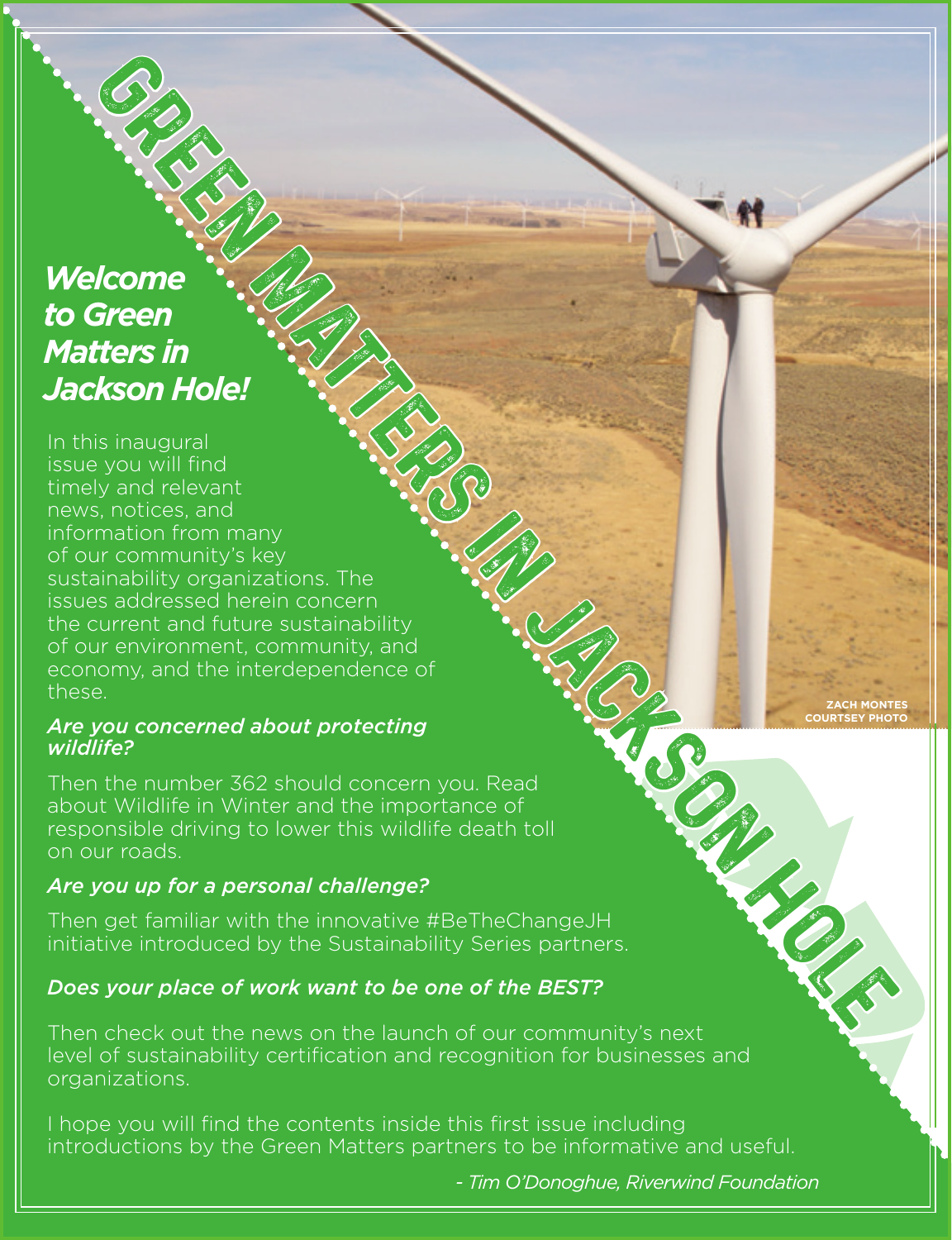## OF THE BEST! BECOME ONE

#### By Mari Allan Hanna and Tim O'Donoghue

**R educe Reuse Recycle (RRR) Business Leaders**<br>
will soon be able to pursue "Emerald" status. An advanced certification for environmentally sustainable business practices, referred to as the Business Emerald Sustainability Tier, or BEST, is being developed through a partnership between Teton County Integrated Solid Waste and Recycling (ISWR) and the Riverwind Foundation.

With recent approval of the Teton County resolution recognizing Jackson Hole as a World-Leading Sustainable Community and Destination and the Teton County resolution adopting Zero Waste as a Guiding Principle of the community, the desire to foster local leaders in the realm of sustainability is evident. The RRR Business Leaders program, with support from the Riverwind Foundation's Hot Shots team, has worked in recent years to recognize over 150 businesses, organizations, restaurants, and events that incorporate a balance of economy, equity, and the environment into their operations.

"The existing RRR Business Leaders program," explains Mari Allan Hanna, ISWR Waste Diversion and Outreach Coordinator, "is an educational tool, designed to meet organizations where they are on the spectrum of sustainability and support, and challenge them as they build upon their success."

"Those RRR Business Leaders that want to pursue greater levels of sustainability have the opportunity to participate in the BEST Program" states Tim O'Donoghue, Executive Director of the Riverwind Foundation. "Those businesses that are successful in meeting the BEST standard will be certified and recognized for their commitment to sustainability as our community's Emerald Leaders."

The partnership between ISWR and the Riverwind

Foundation will remain the foundation for both recognition programs. ISWR will continue to recruit, recognize, and support existing and new RRR Business Leaders. Emerald Leaders will emerge from the RRR Business Leader membership as participants elect to pursue advanced certification.

These building blocks of sustainability certification are poised to benefit the community by generating a library of best practices, increasing the data and tools available specific to businesses within this region and expanding access to mentoring and guidance from Emerald Leaders to those following in their footsteps.

Additional information on the RRR Business Leaders program can be found at howdoyourrr.org or by calling 307-733-7678. Contact Tim O'Donoghue with the Riverwind Foundation regarding the BEST program at riverwind@wyoming.com or 307-690-3316.

#### **QUICK MATTERS:**

- The first annual Jackson Hole Sustainability Report Card will be published in time for the holidays. This report card tracks the performance and trends of Jackson Hole as a sustainable community and destination according sustainability indicators, community sustainability goals, and international sustainability standards. Look for the insert in the Jackson Hole News & Guide.
- Want to talk trash, commuting, and food? Join us by taking the survey: www.bit.ly/JHSustainability
- Concerned about the impacts from increasing numbers and diversity of visitors to Jackson Hole? Read up and tell us your thoughts for addressing these challenges, solutions for preventing and mitigating visitor impacts, and the future of tourism in Jackson Hole. Download the Jackson Hole Community Conversation Project Report at sustainabledestination.org.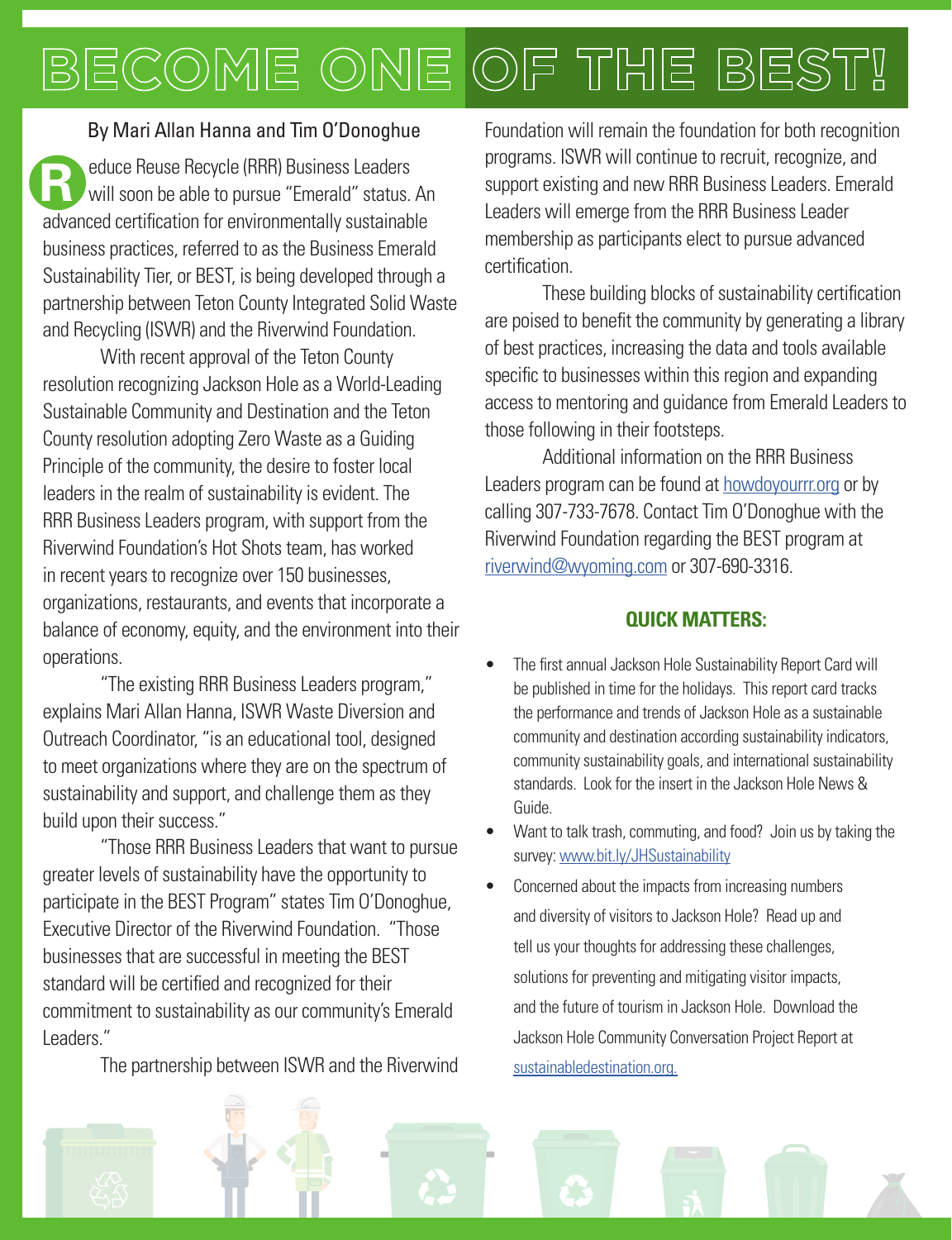## SUSTAINABILITY SERIES

*"If actions that contribute to reducing emissions can be taken by me as an individual – or by a single neighborhood, city, company, industrial sector, or country – then the choice each makes serves as a signal to others. No one acts entirely alone and unseen by others, so each of us can hope to be a factor in encouraging others to act in similar ways."*

*-Melissa Lane, Professor of Politics, Princeton University*

**T** he Sustainability Series began six years ago, combining the efforts of three environmental organizations working in Teton County: Energy Conservation Works, Yellowstone-Teton Clean Cities, and Integrated Solid Waste and Recycling, which cover energy, transportation, and waste, respectively. By working together to create an educational series on a spectrum of sustainability topics, we ensure that every topic is looked at through a cohesive lens.

There are a number of ways in which sustainability requires an integrated approach. Imagine, for example, purchasing an electric vehicle. This progressive transportation choice will provide an even greater benefit if you charge your electric vehicle with 100% green power. Looking at your actions as they relate to energy, waste, and transportation collectively is what Sustainability Series is all about.

Learning about Climate Change can feel overwhelming and hopeless, so the goal of the Series is to leave you feeling hopeful and inspired into action.

The 2017 kickoff took this concept further by launching the #BeTheChangeJH social media challenge asking the community to complete the actions presented at the kickoff event, posting photo to be entered to win prizes donated by local businesses. (See these actions on Yellowstone-Teton Clean Cities' Facebook page)

Integrated Solid Waste and Recycling's actions revolved around the slogan 'Reduce, Reuse, Recycle' with ideas like: "Reuse: With gift giving season coming up, consider getting your loved ones reusable items like coffee mugs, water bottles, or a gift card to boot repair!" Energy Conservation Works promoted Lower Valley Energy's Green Power Program, encouraging members to choose 100% green power.

Yellowstone-Teton Clean Cities focused their actions on what you can do to reduce your transportation footprint. If you drive a diesel vehicle, you can fill the tank with 20% biodiesel from the Shell station on Broadway. This will have no impact on your vehicle's performance, but will reduce your tailpipe emissions. If you don't drive a diesel you can try something even simpler like quitting idling. Idling wastes fuel and creates excess harmful emissions unnecessarily. Sustainability Series will continue this winter with events focused on the nitty gritty of how green power works, how to recycle right, and a holiday party hosted with Green Drinks! The series is made possible by the contributions of each partner leveraging support from the Teton County Energy Mitigation Fund.

#### N WINTER |||L|D)|L|||F|E

#### By Sandy Shuptrine

**A** long with gathering wood and putting gardens to bed, many locals are involved in outreach regarding winter survival for the valley's wildlife. Heed the messages of our dedicated wildlife advocates in order to

support the "sustainability," or conservation, of the wild population that is the core of the place we call home.

Recently, the Western Transportation Institute of Bozeman reminded us that winter driving is the most hazardous time for both drivers and the animals attempting to cross highways to reach food and water.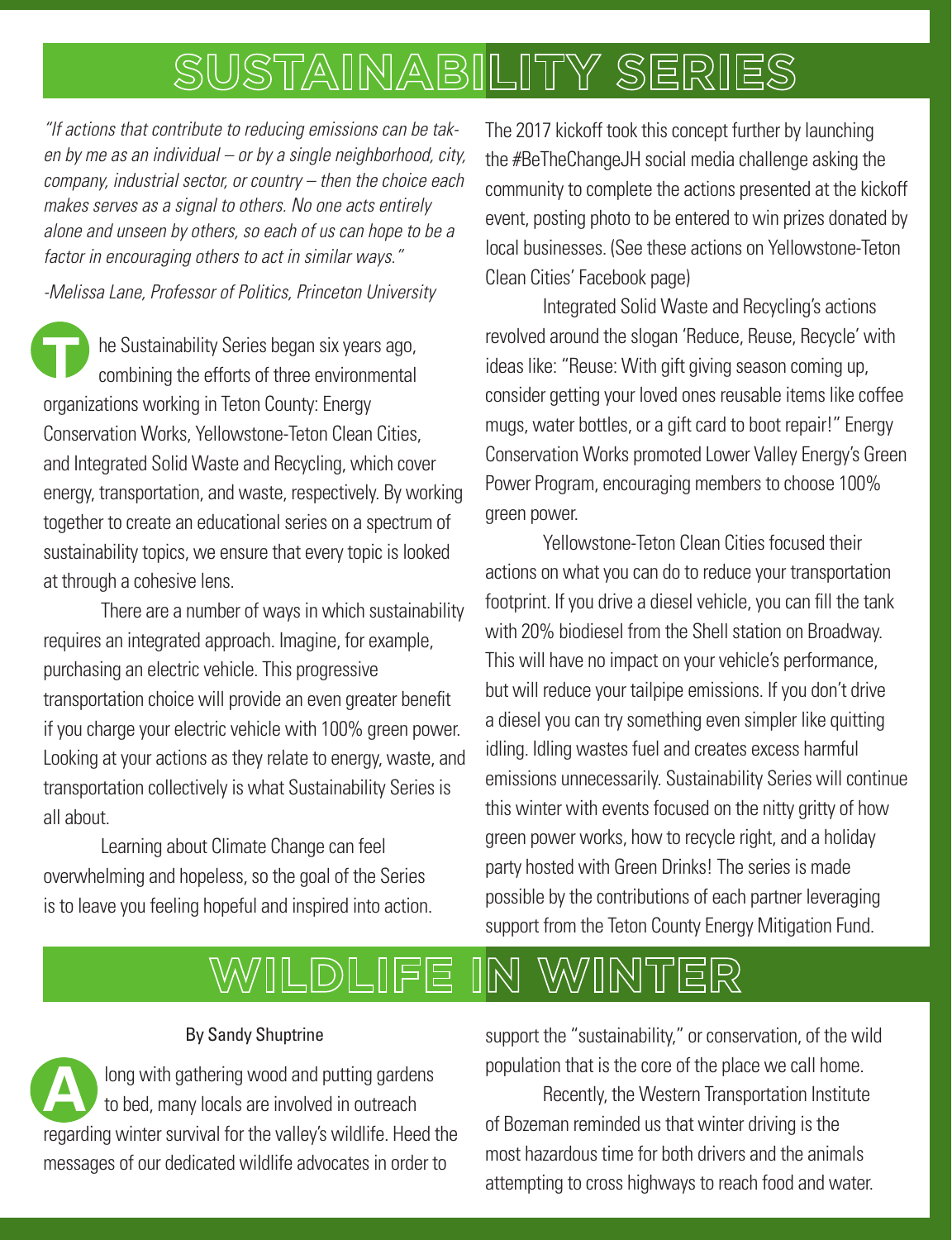Follow lower nighttime speed limits since speeds over 40 mph will overtake your headlight beams before braking can be successful if an animal is standing in the road. Highway 390 is a good example of a combination of actions including lower speed limits, flashing radar signs, silhouette reminders, and brush clearing that have helped mitigate animal-vehicle collisions.

Winter is a period of stress for all wildlife. Proper trash storage, staying out of closed winter habitats, being in command of your dog, allowing for passage through landscapes, and giving them space to "be" can mean the difference of life and death.

## TETON CONSERVATION DISTRICT **CONSERVATION CONSERVATION**

The Teton Conservation District is dedicated to working with community members to ensure the stewardship and conservation of the natural resources in the Jackson Hole valley. As a tax-payer funded state entity, the role of TCD is non-regulatory, instead focused on forming partnerships within the community to develop effective programs. TCD is committed to the idea of conservation and sustainability through community collaboration.

That premise is at the heart of the Fish Creek Stakeholder Group program. Fish Creek is a Class 1 water feature and popular recreation site. Recent data collected by TCD and the US

Geological Survey shows that nutrient pollution is impacting the overall quality of the Creek. In response, TCD partnered with Friends of Fish Creek to focus attention on this pollution issue. Together, Friends of Fish Creek and TCD developed a stakeholder group to build consensus and move forward in addressing the issue, beginning with determining the research and information that was needed.

As a result, stakeholders are already taking voluntary measures to reduce their impact on the Creek, and new programs are being readied for launch in Spring 2018 to engage the community. This will include the Trout Friendly Lawns program sponsored by Friends of Fish Creek, TCD, and Trout Unlimited.

#### *Learn more at tetonconservation.org*

## RIVERWIND FOUNDATION

The Jackson Hole & Yellowstone Sustainable Program was created in response to the findings of the Global Sustainable Tourism Council that, despite the numerous and diverse sustainability activities in Jackson Hole, there was no organization working to unite these efforts toward a common vision of sustainability and community goals. Since 2014, the Jackson Hole & Yellowstone Sustainable Destination Program has:

- Created a strategic Council of 57 public and private sector stakeholders and a tactical Steering Committee of 12 key local sustainability leaders
- Trained and assisted 260+ businesses in sustainability planning and practices
- Inventoried the sustainability activities of 120+ local stakeholders
- Created or enhanced 49 local "green collar" jobs
- In one year, helped double the number of businesses and organizations participating in the RRR Business Leaders Program to 200
- Created the Business Emerald Sustainability Tier (BEST) certification

program

- Created and distributed the Jackson Hole Sustainability Code of Conduct to over 60,000 travelers
- Facilitated Jackson Hole to be chosen as a Top 100 Sustainable Destination in 2016 and 2017 by Green Destinations
- Helped Jackson Hole become selected by National Geographic as a finalist for Destination Leadership in the 2017 World Legacy Awards







#### *Visit www.sustainabledestination.org or contact Tim O'Donoghue at riverwind@wyoming.com or (307) 690-3316.*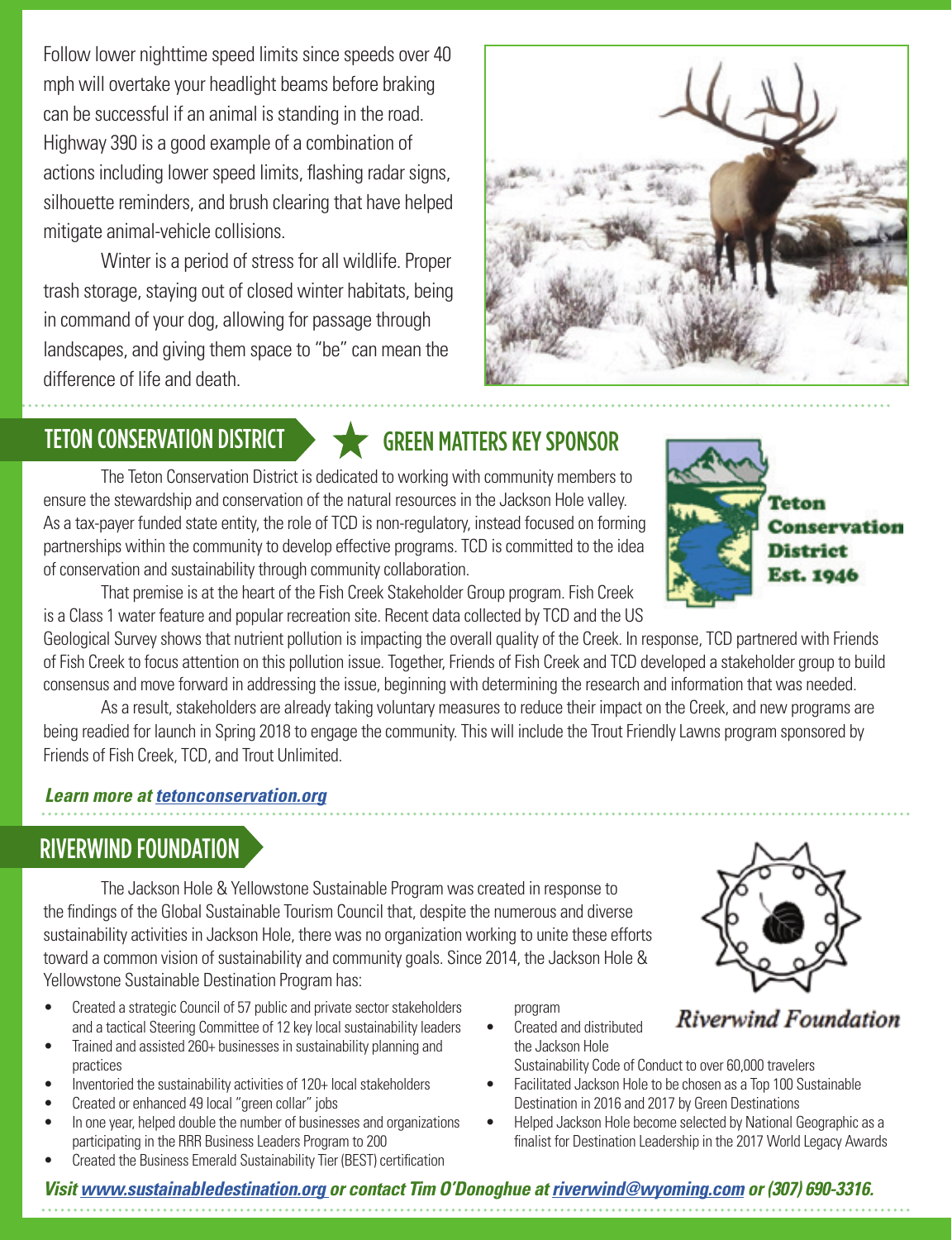## ENERGY CONSERVATION WORKS



Energy Conservation Works partners with the Town of Jackson, Teton County, and Lower Valley Energy (LVE) to advocate for energy conservation and emissions reduction in Jackson

Hole. Through programs that support and incentivize energy conservation, energy efficiency, and use of renewable energy, Energy Conservation Works has helped hundreds of homes, businesses, and public buildings reduce energy use and emissions.

One simple action that any member of the community can take is choosing Green Power through Lower Valley Energy. This simple and affordable option lets you choose 100% renewable power from certified, renewable energy sources on our local grid. Sourced from the Horse Butte Wind Farm, just east of Idaho Falls, this electricity receives a Renewable Energy Certificate verifying its authenticity as renewable and documenting its end use.

Energy Conservation Works recently partnered with LVE to double participation in this program. Since then, we've seen over a 30% increase in Green Power customers. Will you be the next? It just takes a minute, and each member of LVE that chooses 'Green Power' means that much more renewable electricity in our local grid.

#### *Visit energyconservationworks.org for more information or call LVE at 307)733-2446 to sign up today.*



TETON COUNTY INTEGRATED SOLID WASTE AND RECYCLING The mission of ISWR is to reduce, reuse, recycle, and manage solid waste throughout Teton County in an efficient and environmentally-sound manner. Responsibilities include the operation of the Recycling Center, the Household Hazardous Waste Collection Facility, and the Trash Transfer Station (including

compost operations). Through these facilities and programs, 38% (or 34,000,000 million pounds) of discarded material per year is diverted from the landfill. The goal of the Road to Zero Waste initiative is 60% diversion by the

year 2030. Zero Waste strategies include ongoing community outreach, the capture of food waste for composting, increased diversion of construction and demolition materials and advancements to current recycling systems.

Why do we ask the community to separate recyclables? This source separated system results in a contamination rate of less than 1%. By comparison, single stream recycling, where materials are combined in a single bin, can have contamination rates in excess of 30%. Clean material from Teton County facilities is fully recyclable and continually receives maximum market value. This is increasingly important as global markets fluctuate. Recycling right and reducing reliance on landfills will minimize uncertainty, create jobs, recover resources, reduce greenhouse gas emissions, protect water quality, preserve wildlife habitat and help maintain a more sustainable destination.

#### *Text recycling questions to 307-200- 9308 or visit www.tetonwyo.org/recycle*





Hole Food Rescue's mission is to reduce food waste and food insecurity in Teton County, WY. We do this by rescuing excess food from food retailers that would otherwise be wasted. We donate this rescued food to 26 local organizations that are working to help those in need in our community. From farm to fork, 40% of food in the US is wasted. Consumers waste 20% of the food they buy (300 pounds of wasted food per person per year). A family of four loses \$1,500 a year on food they waste.

#### WHAT CAN YOU DO ABOUT IT?

- Create an "eat-first zone" in your fridge. Make food that will go bad first, most visible.
- Shop smart and shop often. Plan your meals and avoid purchasing food for more than 2-3 days at a time.
- Make "use-it- up meals" such as stir-fry, quiche or soup.
- Freeze your leftovers for another time.
- Understand expiration dates. "Food expiration dates have nothing to do with safety and are only loosely related to quality. They're the manufacturer's best estimate of when the product is at its freshest or peak quality. Many foods will still be good to eat days, weeks, or months after those dates, depending on the food" (savethefood.com).

#### *For more information, visit www.holefoodrescue.org*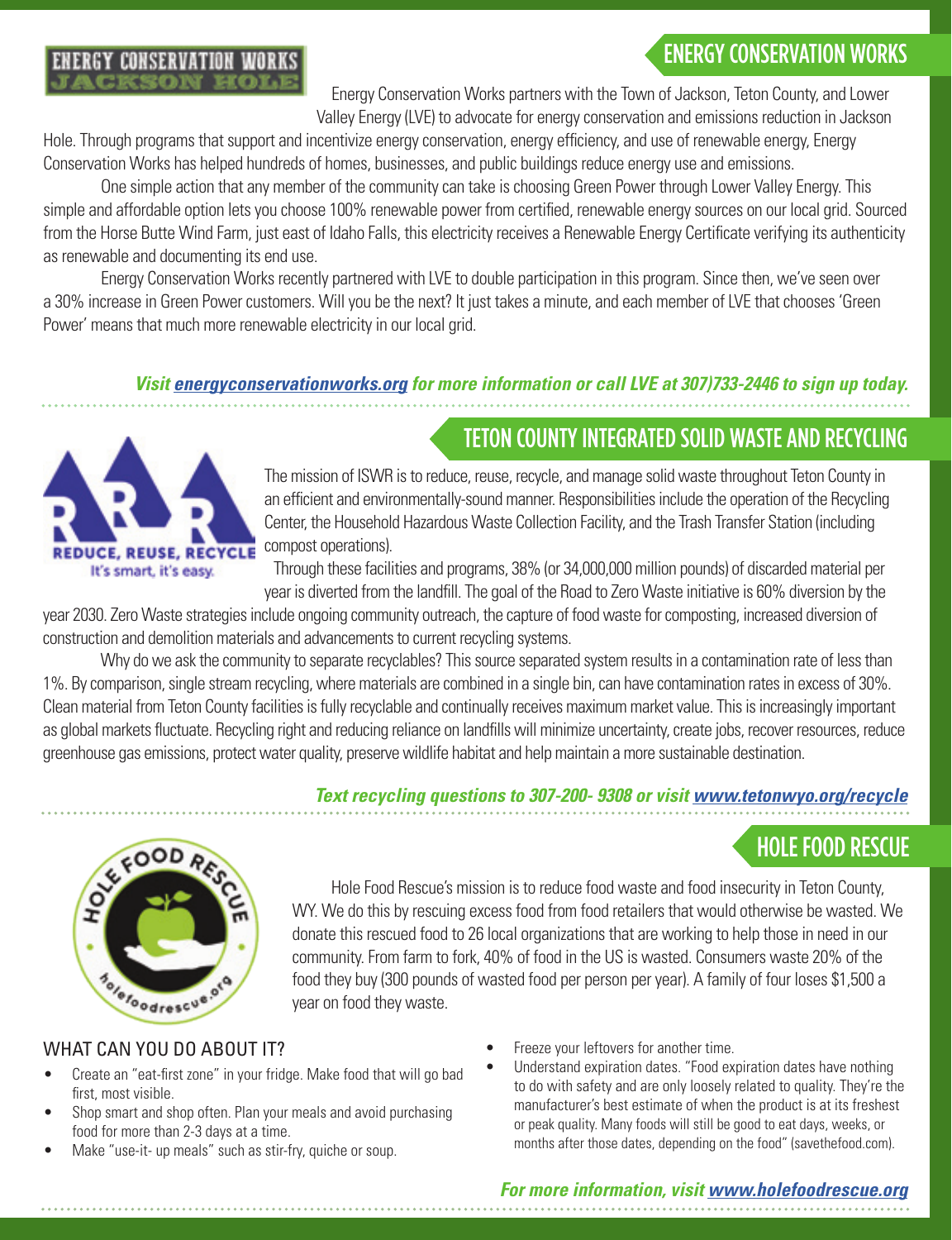## JACKSON HOLE CHAMBER OF COMMERCE

Being a local means more than just having a 307 area code. It means your committed to keeping Jackson Hole as wild as it was in 1921. Help the Jackson Hole Chamber of Commerce stand by its mission to be a 21 st century business leader on environmental and social stewardship by following some basic guidelines:

#### *The Campsite Rule: Leave Jackson as good or better than it was when you arrived.*

- RIDE THE START BUS. The town shuttle is free and a roundtrip ticket to Teton Village is \$6.
- RENT A BICYCLE. There are over 42 miles of pathways in Teton County and an additional 14 scenic miles in Grand Teton National Park. For shorter rides, join the bike share movement.
- If you drive a car, BE ALERT, especially for wildlife, and follow the speed limit.
- DO NOT LITTER and please recycle.
- KEEP WILDLIFE WILD. Do not approach wildlife. Carry bear spray and be bear aware.
- STAY ON TRAILS. Traveling off trail destroys resources. Obey all posted signs & amp; respect park boundaries.
- And always SHOP, EAT, AND DRINK LOCAL

#### *For more information, contact Rick Howe at rick@jacksonholechamber.com or 307.733.3316 X114.*

## JACKSON HOLE CONSERVATION ALLIANCE

Nearly 40 years ago, a small group of people bound by a ferocious love for the magic of Jackson Hole founded the Jackson Hole Conservation Alliance. Since then we have been working to create a better future for our community.

That has included fighting against projects like oil and gas extraction in Cache Creek and a dam that would have flooded Oxbow Bend. It also means working to amplify the voices and vision of community members to fight for a Jackson Hole where abundant populations of wildlife have the freedom to roam across the landscape, through our neighborhoods, and safely cross our roads; where we live in walkable neighborhoods with transportation choices and affordable homes, surrounded by protected open space, working agricultural lands, and connected wildlife habitat; and where we respect wildlife when we recreate on protected, wild, well- managed lands.

Our multi-faceted, data-driven approach to tackling our community's toughest challenges makes the Alliance an invaluable local non-profit and vital to achieving our community's vision. Join us in our efforts to make Jackson Hole a national model of a community living in balance with nature. Stay tuned for our State of Wildlife report - a science based update on the status and threats to wildlife and habitat.

#### *For more information visit jhalliance.org*

## LOCAL RESTAURANT AND BAR

At Local Restaurant and Bar we strive to provide an authentic Jackson dining experience while acting as responsible stewards of the natural environment that we call home. We are committed to sourcing the food we provide as locally as possible, reducing and redirecting the waste we produce and increasing the efficiency of our daily operations to use

less energy. Furthermore, we will do our best to leverage our position as a premier restaurant in Jackson Hole to create positive change in our community. As a business leader, we are proud to support local sustainability programs,

continuously improve upon our own operations, and do our part to ensure a healthy Jackson Hole well into the future.

#### AT LOCAL WE:

- Source 100% of our electricity from Renewable Resources
- Converted 100% of our lighting to LED
- Installed Solar Thermal Panels
- Host an Annual Harvest Dinner donating all proceeds to nonprofits
- Instituted a Staff Incentive Program to empower employees to come

forward with sustainable ideas

- Recycle waste through Jackson Curbside Recycling
- Have Management representation on both the Board of Advisors to ISWR and the Steering Committee of the Sustainable Destination Program
- Were awarded the 2015-16 Green to Green Award from the Chamber of Commerce

#### *Contact Sustainability Coordinator Joshua Hirschmann at Josh@localjh.com for more information.*



**AURANT** 



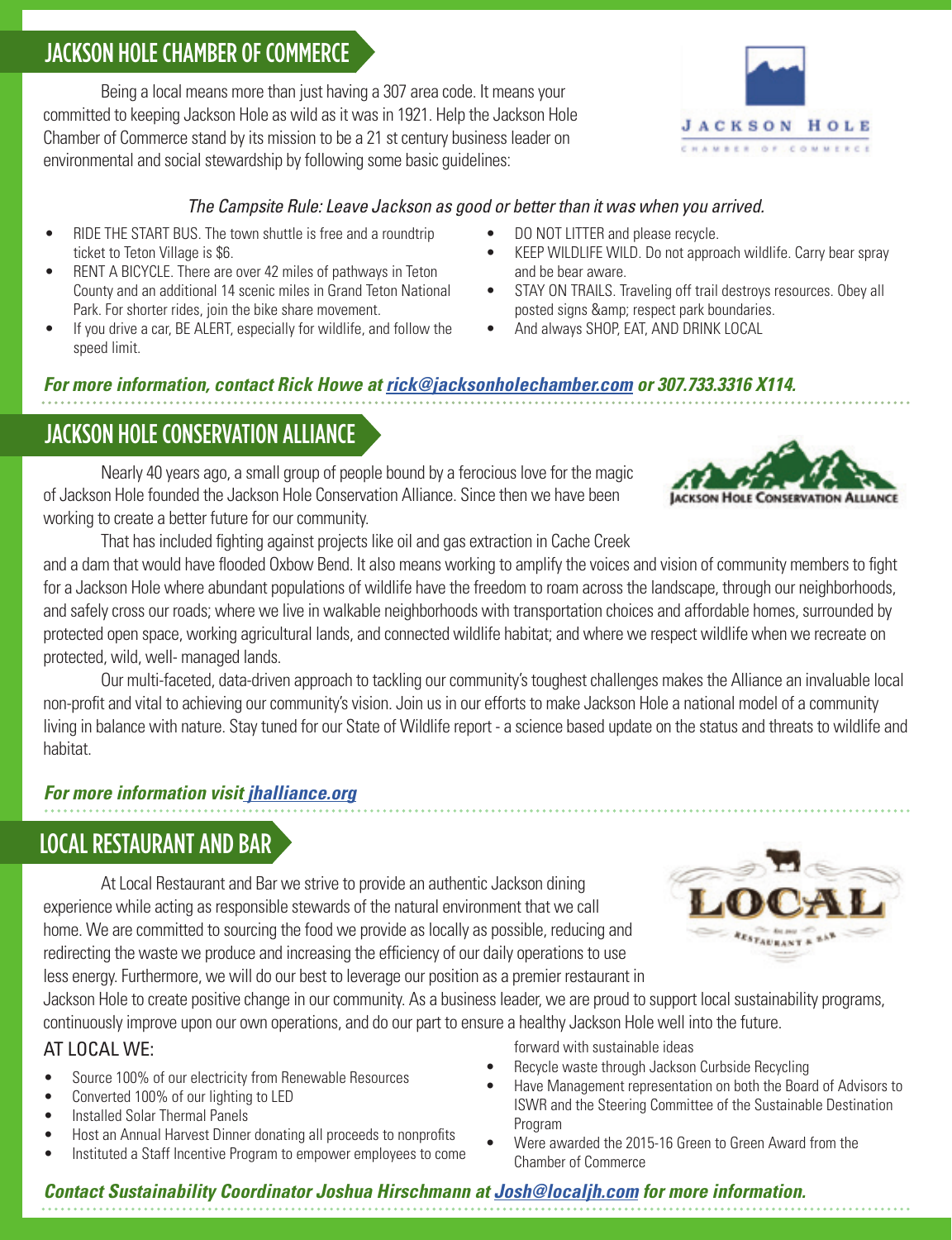## SLOW FOOD IN THE TETONS

TETON SCIENCE SCHOOLS



Slow Food in the Tetons mission is to grow our local and regional sustainable food economy by supporting producers, educating consumers and connecting them together in the spirit of good, clean and fair food. We host the People's Market and Slow Food Farm Stand, hold weekly farm-to- table kids and adult cooking classes, and connect people to local food with events like The Lockhart Ranch Party and through our online directory of local food.

Chronic diet related diseases are a growing issue in Teton County. High quality food is directly linked to good health and disease prevention, and lower income families are

disproportionately at risk in our community.

- 21% of resident have limited access to healthy food
- One in three Jackson teens describes themselves as overweight
- 9% of in-patient admissions at St. John's have diabetes.
- 20% of Teton County Head Start program families are overweight and undernourished.

Slow Food in the Tetons is actively fighting diet related chronic diseases by giving all people, regardless of income level, better to access the highest quality food. The local food movement is growing and improving people's lives. Get involved by attending one of our dinner events, farmer's markets, cooking classes, or by volunteering.

*For more information, contact tetonslowfood@gmail.com or visit us at tetonslowfood.org*



Teton Science Schools (TSS) inspires curiosity, engagement and leadership through transformative place-based education. TSS is committed to establishing, utilizing and refining institutional practices that promote sustainability, while using these practices to educate students about connections between our choices, community and the natural world. Teton Science Schools' commitment to providing extraordinary place-based education

is also a commitment to teaching and implementing sustainability practices. Place-based education connects curriculum to communities to increase student engagement, academic

outcomes and community impact. This educational approach necessitates TSS to model sustainability in all aspects of its operations and practices.

#### *For more specific information about how Teton Science Schools integrates sustainability across the organization, visit www.tetonscience.org*

## YELLOWSTONE-TETON CLEAN CITIES



There is no denying that the number of vehicles driving through Teton County has increased in past several years. It brings with it a number of problems, some visible and some not. The congestion we face in the summer is a visible example of the issues, but what you cannot see are the tons and tons of greenhouse gas emissions and air pollutants being spewed into the air.

Replacing conventional fuels with alternative fuels such as compressed natural gas and electricity provides the opportunity to help eliminate some or all of the greenhouse gas emissions associated with transportation. A Department of Energy designated Clean Cities coalition, Yellowstone-Teton Clean Cities (YTCC), works to create a Greater Yellowstone Ecosystem where traveling in an alternative fuel vehicle is possible.

Since 2013, we have helped increase the number of electric vehicle charging stations in the region from 0 to over 20 through grants and rebates. With the increase in charging infrastructure, electric vehicle ownership has also risen 4,000%. The new compressed natural gas station in Jackson will open even more doors for alternative fuel conversions, bringing us closer to the vision of easily available clean transportation throughout the region.